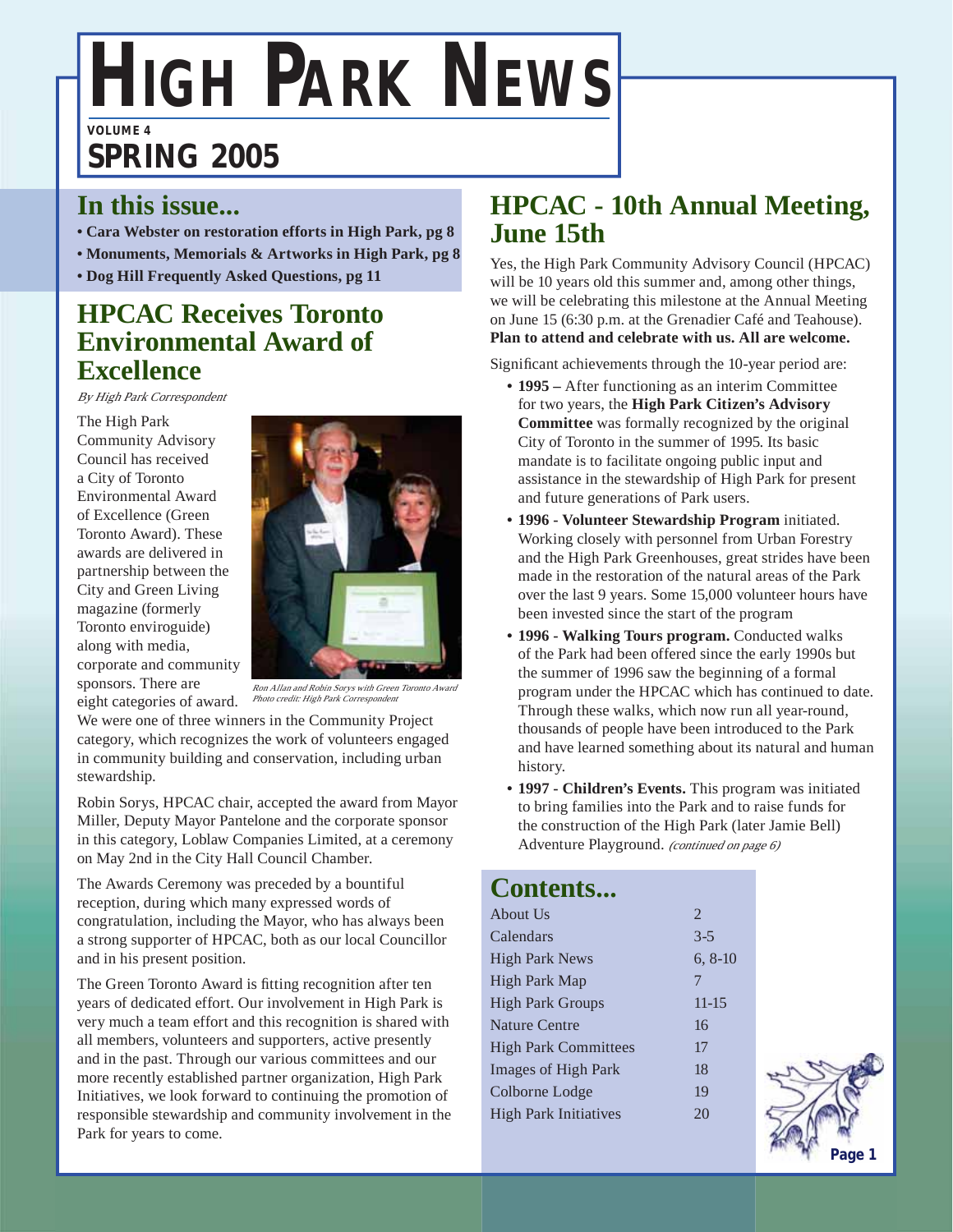### **ABOUT US**

### **High Park Advisory Council**

HPCAC, a volunteer group, began as an interim Committee in 1993. It was recognized by the City of Toronto as the High Park Citizens' Advisory Committee in 1995. Its name was changed to the High Park Community Advisory Council in 2003.

HPCAC is made up of a broad range of Park users, including individuals and representatives of organized groups. These include local ratepayer/residents' associations, recreational stakeholders, long-term interest groups such as the Toronto Field Naturalists, business/park entrepreneurs and a number of members-at-large from the community. The Council meets on a regular basis and meetings are open to the public. The HPCAC mandate is:

- to facilitate ongoing public input and assistance in the stewardship of High Park for present and future generations of Park users
- to provide public input on Park policies, goals and objectives to the Commissioner of Economic Development, Culture & Tourism, City of Toronto
- to facilitate volunteer involvement in Park initiatives
- to promote public awareness and responsible stewardship of the Park

#### **Contributors to this issue:**

| Ron Allan        | Cheryl Hart | Lisa Kemp  | Cara Webster |
|------------------|-------------|------------|--------------|
| Jane Brown       | Paul Hindle | Diana Teal | Gloria Worth |
| Brendan Donaghey | Janet Fahey | Jean Vesik |              |

**Editor:** Ron Allan (editor@highpark.org)

**Design and Layout:** Lisa Kemp

#### **Contact us...***infoline: (416) 392-1748 website: www.highpark.org*

You can find up-to-date information on the various programs through our infoline and on our website.

Children's Events

**HPCAC Volunteer Program Groups**

Walking Tours **Ron Allan Members Representing Residents Assn.** Swansea Area Ratepayers Assn.

**Members Representing Long Term** 

Dundas West Residents Assn.

Ontario Insect Association

Toronto Ornithological Club

Toronto Field Naturalists

**Interests**

HYPE Ray Bielaskie K-9 Working Group Jane Brown Park Watch Gloria Worth Volunteer Stewardship Program

Jean Vesik

Merle Hudson

Ken Sharratt

Karen Yukich

Don Barnett

George Bryant

#### **HPCAC Executive 2003/04**

| TIT CAC EXECUTIVE 2005/04                  |                         |  |  |  |  |
|--------------------------------------------|-------------------------|--|--|--|--|
| Chair                                      | Robin Sorys             |  |  |  |  |
| Secretary                                  | Ken Sharratt            |  |  |  |  |
| Treasurer                                  | Stephen Mick            |  |  |  |  |
| Natural Environment Committee              |                         |  |  |  |  |
| Co-chairs                                  | Karen Yukich            |  |  |  |  |
|                                            | George Bryant           |  |  |  |  |
| Built Environment & Safety Committee       |                         |  |  |  |  |
| Chair                                      | Paul Hindle             |  |  |  |  |
| <b>Program Committee</b>                   |                         |  |  |  |  |
| Chair                                      | Ron Allan               |  |  |  |  |
| Parks & Recreation Ex-officio              |                         |  |  |  |  |
| Representative                             | Carol Guy               |  |  |  |  |
| Colborne Lodge Ex-officio                  |                         |  |  |  |  |
| Representative                             | Cheryl Hart             |  |  |  |  |
| Councillor                                 | <b>Bill Saundercook</b> |  |  |  |  |
| <b>HPCAC Members-at-large elected June</b> |                         |  |  |  |  |
| 2004                                       |                         |  |  |  |  |

 Ron Allan Grace Petrucci Karyn Morris

#### **HPCAC Members-at-large elected June 2003**

George Bryant Mark Cyr Susan Flanagan Stephen Mick<br>Peter Mulvihill John Romanov Peter Mulvihill

#### **High Park Initiatives**

An affiliated charitable corporation called High Park Initiatives (HPI) was founded in 2003 to raise funds in support of various Park programs and activities. HPI has also assumed responsibility for managing the High Park Nature Centre, an education program operated jointly by staff and volunteers.

#### **HPCAC Committees**

The work of the Council is carried on through two standing policy committees, the Natural Environment Committee, and the Built Environment and Safety Committee. Meetings of these committees are open to the public and your participation is welcome.

In addition, the Program Committee sponsors six volunteerled programs in the Park.

- Children's events
- High Park Youth connecting People and the Environment (HYPE)
- K-9 Working Group, dog owners and walkers
- ParkWatch
- Volunteer Stewardship Program
- Walking Tours

This committee also liaises closely with the Nature Centre, and City sponsored programs such as Colborne Lodge Museum and the Children's Garden and Exploring Toronto Programs, both located near the south end of the Park.

All activities are conducted on a regular basis throughout the year.

#### **Members Representing Business/Park Entrepreneurs**

High Park Food Concessions Steve Caragianakos Canadian Stage Company Paul Shaw<br>
OFVIC April Corn April Cornell **City-sponsered Programs non-voting members** Colborne Lodge Cheryl Hart Children's Garden & Exploring Toronto Programs Christine Klianis

**High Park Initiatives**

Secretary Paul Hindle Treasurer Michael Still

Director H.R. Robin Sorys Director Eleanor Morton Director Merril Mascarenhas P&R Ex-officio Carol Guy Nature Centre Diana Teal

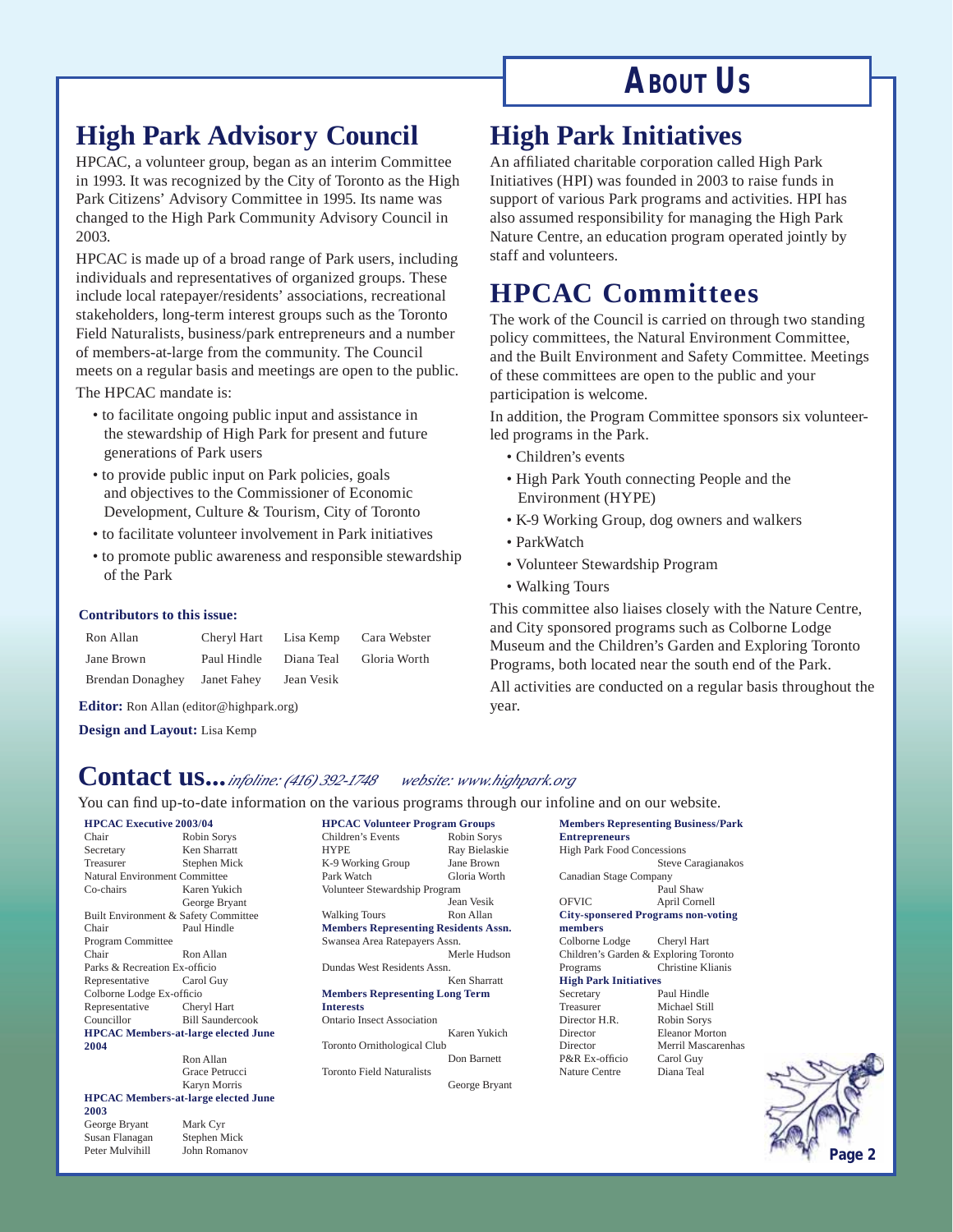# **CALENDAR OF EVENTS**

| <b>MAY</b>                                                                                                                                    |                |                                                                                                  |                                              |                         |                  |                                       |
|-----------------------------------------------------------------------------------------------------------------------------------------------|----------------|--------------------------------------------------------------------------------------------------|----------------------------------------------|-------------------------|------------------|---------------------------------------|
| <b>SUNDAY</b>                                                                                                                                 | <b>MONDAY</b>  | <b>TUESDAY</b>                                                                                   | <b>WEDNESDAY</b>                             | <b>THURSDAY</b>         | <b>FRIDAY</b>    | <b>SATURDAY</b>                       |
| $\vert$ 1<br><b>Walking Tours</b><br>The Birds of Spring                                                                                      | $\overline{2}$ | $\overline{\mathbf{3}}$                                                                          | $\overline{\mathbf{4}}$                      | $\overline{\mathbf{5}}$ | $\boldsymbol{6}$ | $\overline{7}$                        |
| 8                                                                                                                                             | $\overline{9}$ | 10<br><b>VSP</b><br>Spring Ephemeral<br>Tour and Garlic<br>Mustard Control                       | 11                                           | 12                      | 13               | 14                                    |
| $15\,$<br><b>Planting</b><br>South Shore<br>Grenadier Pond<br><b>Colborne Lodge</b><br>High Park Day<br>$\overline{\text{VSP}}$<br>Plant Sale | 16             | 17<br><b>Walking Tours</b><br>Lost Waterways<br>in High Park and<br>Vicinity<br>$K-9$<br>Meeting | 18<br><b>HPCAC</b><br><b>General Meeting</b> | 19                      | $20\,$           | 21                                    |
| 22                                                                                                                                            | 23             | 24<br><b>VSP</b><br><b>Boulevard Beds</b><br>Spring Cleanup                                      | 25                                           | 26                      | 27               | 28<br>Colborne<br>Lodge<br>Doors Open |
| 29<br><b>Colborne</b><br>Lodge<br>Doors Open<br><b>VSP</b><br><b>Boulevard Beds</b><br>Planting Event                                         | 30             | 31<br><b>Walking Tours</b><br>Native and Non-<br><b>Native Trees</b>                             |                                              |                         |                  |                                       |

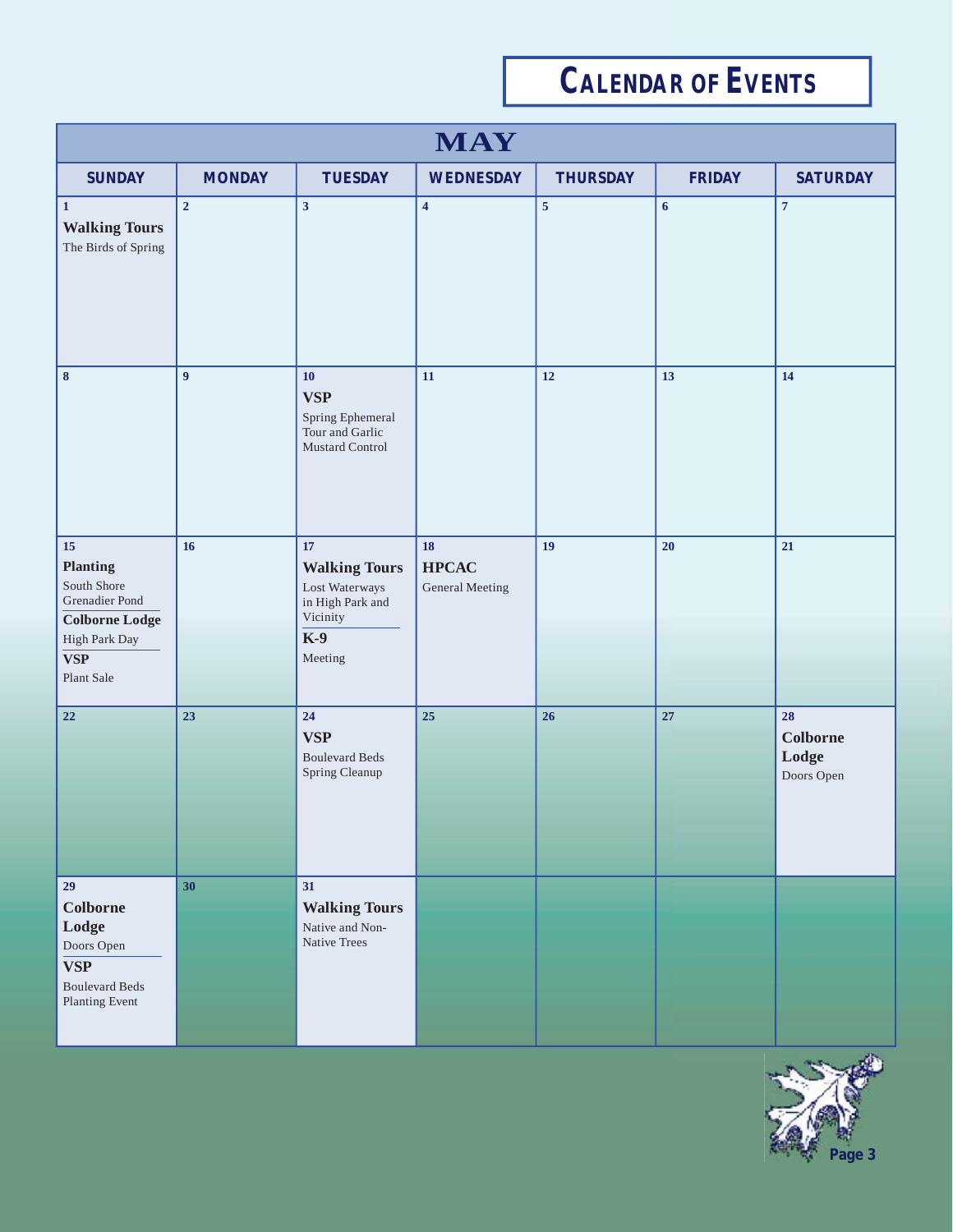# **CALENDAR OF EVENTS**

| <b>JUNE</b>                                                                                             |                  |                                                                                                  |                                                                 |                 |                         |                         |
|---------------------------------------------------------------------------------------------------------|------------------|--------------------------------------------------------------------------------------------------|-----------------------------------------------------------------|-----------------|-------------------------|-------------------------|
| <b>SUNDAY</b>                                                                                           | <b>MONDAY</b>    | <b>TUESDAY</b>                                                                                   | <b>WEDNESDAY</b>                                                | <b>THURSDAY</b> | <b>FRIDAY</b>           | <b>SATURDAY</b>         |
|                                                                                                         |                  |                                                                                                  | $\mathbf{1}$                                                    | $\mathbf 2$     | $\overline{\mathbf{3}}$ | $\overline{\mathbf{4}}$ |
| $\overline{\mathbf{5}}$                                                                                 | $\boldsymbol{6}$ | $\overline{\bf 7}$<br><b>VSP</b><br><b>Invasive Species</b><br>Removal From<br>Tablelands        | $\bf{8}$                                                        | $\overline{9}$  | 10                      | ${\bf 11}$              |
| ${\bf 12}$<br><b>VSP</b><br>Oak Savannah<br><b>Expansion Planting</b>                                   | 13               | 14<br><b>Walking Tours</b><br>Spring Flowers                                                     | $15\phantom{.0}$<br><b>HPCAC</b><br>Annual Meeting<br>10 Years! | 16              | 17                      | $18\,$                  |
| 19                                                                                                      | $20\,$           | 21<br>$K-9$<br>${\rm Meeting}$<br><b>VSP</b><br><b>Boulevard Beds</b><br>Weeding and<br>Watering | 22                                                              | 23              | 24                      | 25                      |
| $26\phantom{.}$<br><b>VSP</b><br>Japanese Knotweed<br>Cutting and Tour<br>of Grenadier Pond<br>Wetlands | 27               | 28<br><b>Walking Tours</b><br>Wildflower Names:<br>meanings, history<br>and lore                 | 29                                                              | 30              |                         |                         |

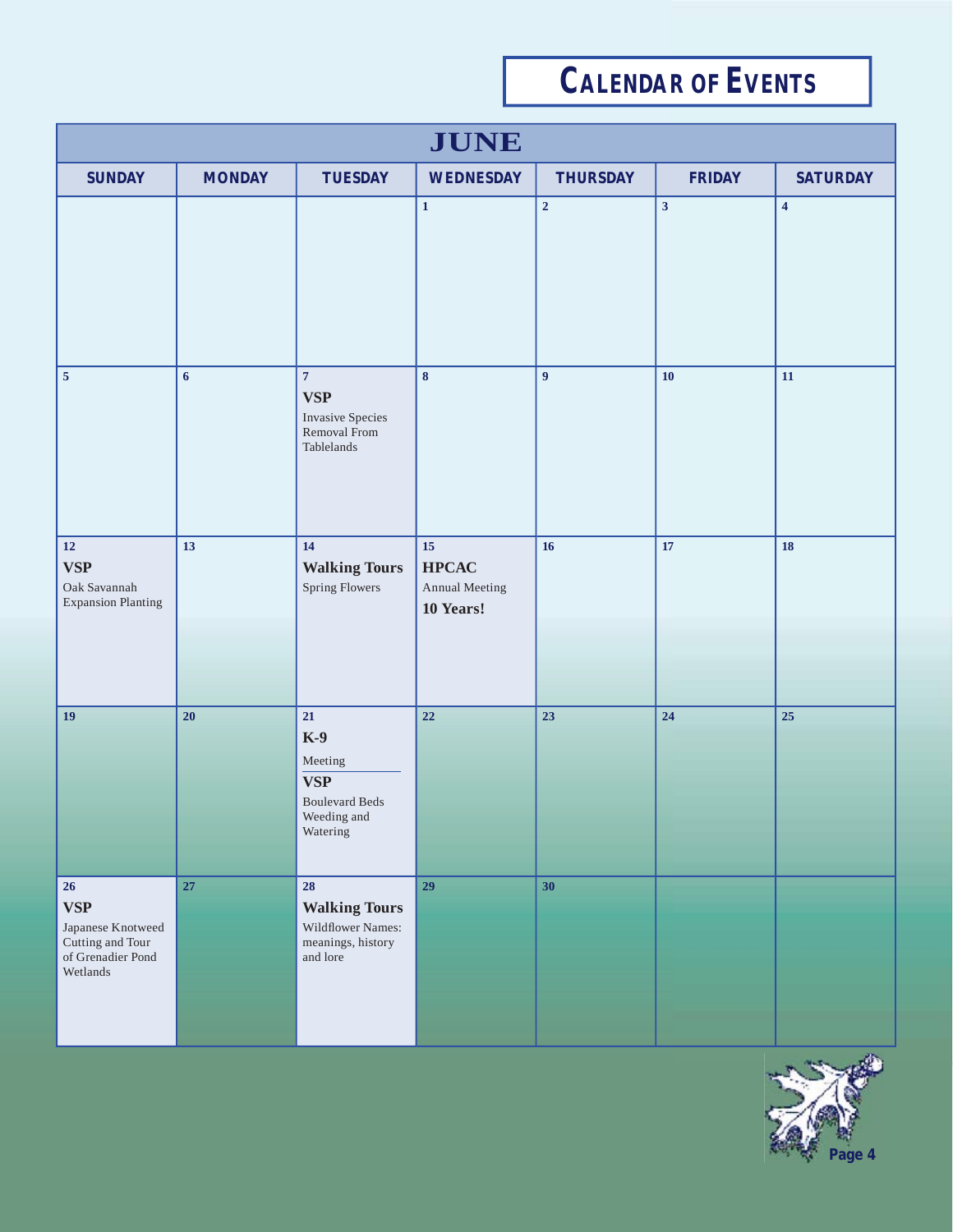# **CALENDAR OF EVENTS**

| <b>JULY</b>             |                                                                                    |                                                                                                                   |                                                                                   |                                                                           |                                                                      |                 |
|-------------------------|------------------------------------------------------------------------------------|-------------------------------------------------------------------------------------------------------------------|-----------------------------------------------------------------------------------|---------------------------------------------------------------------------|----------------------------------------------------------------------|-----------------|
| <b>SUNDAY</b>           | <b>MONDAY</b>                                                                      | <b>TUESDAY</b>                                                                                                    | <b>WEDNESDAY</b>                                                                  | <b>THURSDAY</b>                                                           | <b>FRIDAY</b>                                                        | <b>SATURDAY</b> |
|                         |                                                                                    |                                                                                                                   |                                                                                   |                                                                           | $\mathbf{1}$                                                         | $\overline{2}$  |
| $\overline{\mathbf{3}}$ | $\overline{\mathbf{4}}$<br>Colborne<br>Lodge<br><b>High Park Discovery</b><br>Camp | 5<br><b>Colborne</b><br>Lodge<br>High Park Discovery<br>Camp                                                      | 6<br><b>Colborne</b><br>Lodge<br><b>High Park Discovery</b><br>Camp               | $\overline{7}$<br><b>Colborne</b><br>Lodge<br>High Park Discovery<br>Camp | 8<br><b>Colborne</b><br>Lodge<br>High Park Discovery<br>Camp         | $\overline{9}$  |
| 10                      | 11<br><b>Colborne</b><br>Lodge<br>High Park Discovery<br>Camp                      | 12<br>Colborne<br>Lodge<br>High Park Discovery<br>Camp<br><b>Walking Tours</b><br>Moth Night (meet at<br>8:30 pm) | 13<br><b>Colborne</b><br>Lodge<br><b>High Park Discovery</b><br>Camp              | 14<br><b>Colborne</b><br>Lodge<br>High Park Discovery<br>Camp             | 15<br><b>Colborne</b><br>Lodge<br>High Park Discovery<br>Camp        | 16              |
| 17                      | 18<br><b>Colborne</b><br>Lodge<br><b>High Park Discovery</b><br>Camp               | 19<br><b>Colborne</b><br>Lodge<br><b>High Park Discovery</b><br>Camp                                              | 20 <sup>2</sup><br><b>Colborne</b><br>Lodge<br><b>High Park Discovery</b><br>Camp | 21<br><b>Colborne</b><br>Lodge<br>High Park Discovery<br>Camp             | 22<br><b>Colborne</b><br>Lodge<br><b>High Park Discovery</b><br>Camp | 23              |
| 24                      | 25<br><b>Colborne</b><br>Lodge<br><b>High Park Discovery</b><br>Camp               | 26<br><b>Colborne</b><br>Lodge<br>High Park Discovery<br>Camp<br><b>Walking Tours</b><br>On Grenadier Pond        | 27<br><b>Colborne</b><br>Lodge<br><b>High Park Discovery</b><br>Camp              | 28<br><b>Colborne</b><br>Lodge<br>High Park Discovery<br>Camp             | 29<br><b>Colborne</b><br>Lodge<br>High Park Discovery<br>Camp        | 30<br>31        |

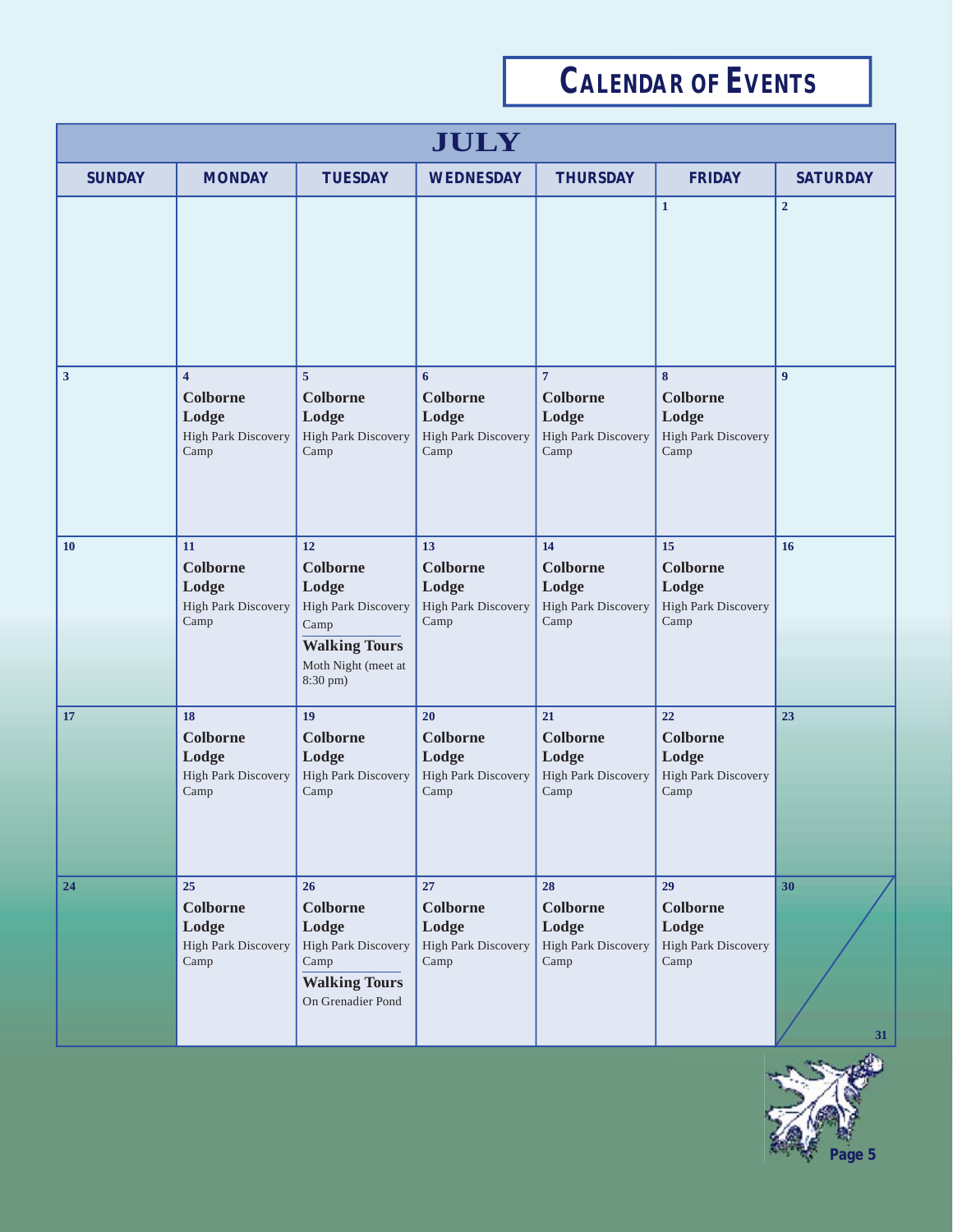## **HIGH PARK NEWS**

### **HPCAC - 10th Annual Meeting, June 15th** (Continued from page 1)

The program continues today with Winter Funday, the traditional Easter-Egg Hunt and the Annual Pumpkin Float on or near Halloween. Proceeds are now directed towards the maintenance of the Adventure Playground.

- **1997 Park Watch.** Launched in the spring of that year, this volunteer program has been an on-going success. Volunteers wearing highly visible yellow vests patrol the Park on weekends They provide directions and information, explain the on- and off-leash areas to dog-owners, work with the local police in locating lost children (or parents) and communicate suspicious behaviour and safety concerns to the police.
- **1997 High Park K-9 Committee** established. A group of dedicated dog-owners has worked hard over the years to encourage other dog-owners to respect on and offleash areas and to clean up after their pets. This is not an easy job and efforts continue in cooperation with Park Watch and Animal Services to enforce the rules.
- **1998/1999 Adventure Playground.** Over the course of two periods in mid-spring, hundreds of volunteers, under the direction of a professional landscape architect, supplied the labour to lay out and build the Adventure Playground. The Parks & Recreation Department supplied the equipment and materials of construction. This was a tremendous achievement which many families continue to enjoy year-round.
- **1999 High Park Nature Centre,** begun as a onemonth prototype program in the Forest School, has now expanded to a highly successful year-round operation, reaching thousands of schoolchildren and day-care clients with the message of responsible stewardship of the environment. The Nature Centre is operated jointly by paid staff and volunteers.
- **2002 High Park Youth connecting People to the Environment (HYPE).** A program initiated by high school students themselves, under adult guidance, to bring the same message to another part of the community.
- **2003** Committee name was changed to the **High Park Community Advisory Council** (same acronym, same mandate). In compliance with revised terms of reference developed by the Parks & Recreation Department and approved by City Council, we were required to separate the money-raising function, which the Committee had been exercising informally from the beginning. An affiliated charitable corporation called High Park Initiatives (HPI) was founded to raise funds in support of various park programs and activities. HPI also manages the High Park Nature Centre.
- **2003 HPCAC Archives** set up at Runnymede Library

(later moved to the High Park Library).

- **2004 -** Conforming to our new name and terms of reference, we developed a **new logo**. A **website** was established which is receiving a significant number of visits. A **quarterly newsletter** was developed which has now run the seasonal cycle from summer to spring.
- **2005 HPCAC/HPI receives a Green Toronto Award of Excellence from the City in recognition of our sustained impact on the Community and the Park.**

In addition, one can list a number of important contributions and successes originating from the work done by various Standing Committees in cooperation with the Parks, Forestry and Recreation Dept. Some examples:

- **1996 –** Began a series of steps in the **restoration of Grenadier Pond,** including removal of the concrete edge on the east side and subsequent naturalization of the shoreline; restoration of the marshland at the north end of the pond, including wetland sculpturing to improve the habitat for wildlife; and, this year, restoration of the south shore of the pond including removal of the concrete edge in favour of a naturalized shoreline with subsequent plantings.
- **1997/1998 Prescribed burns** done on an experimental basis in the Park, led to a series of operational burns from 2000-2005
- **1999 -** Initiation of **Adopt-a-plot program** by VSP on the tablelands
- **1999** Installation of **solar-powered emergency telephone** on Spring Road
- **2002 –** Development of a 10-year **Woodland and Savannah Management Plan** for High Park by Parks and Recreation with input from HPCAC
- **2004** Opening of **demonstration wildfl ower garden on the Boulevard Beds** at the edges of the Grenadier parking lot
- **On-going** developing ways and means of **controlling and calming traffic flow through the Park** to make movement safe for all – pedestrians, bicyclists and vehicular traffic
- **On-going** looking for further opportunities to **restore and expand the naturalized areas** of the Park.

Over this 10-year period many people have played a part on the HPCAC and in its volunteer programs. A few have been active from the beginning. Some came on board later and continue to serve. Again many others were involved for greater or lesser periods of time and have moved on. **We thank all sincerely for their contributions in helping us to fulfil our mandate.** With their

support, High Park is alive and well and in much better health from the point-ofview of restored, sustainable natural areas than it was 10-12 years ago.

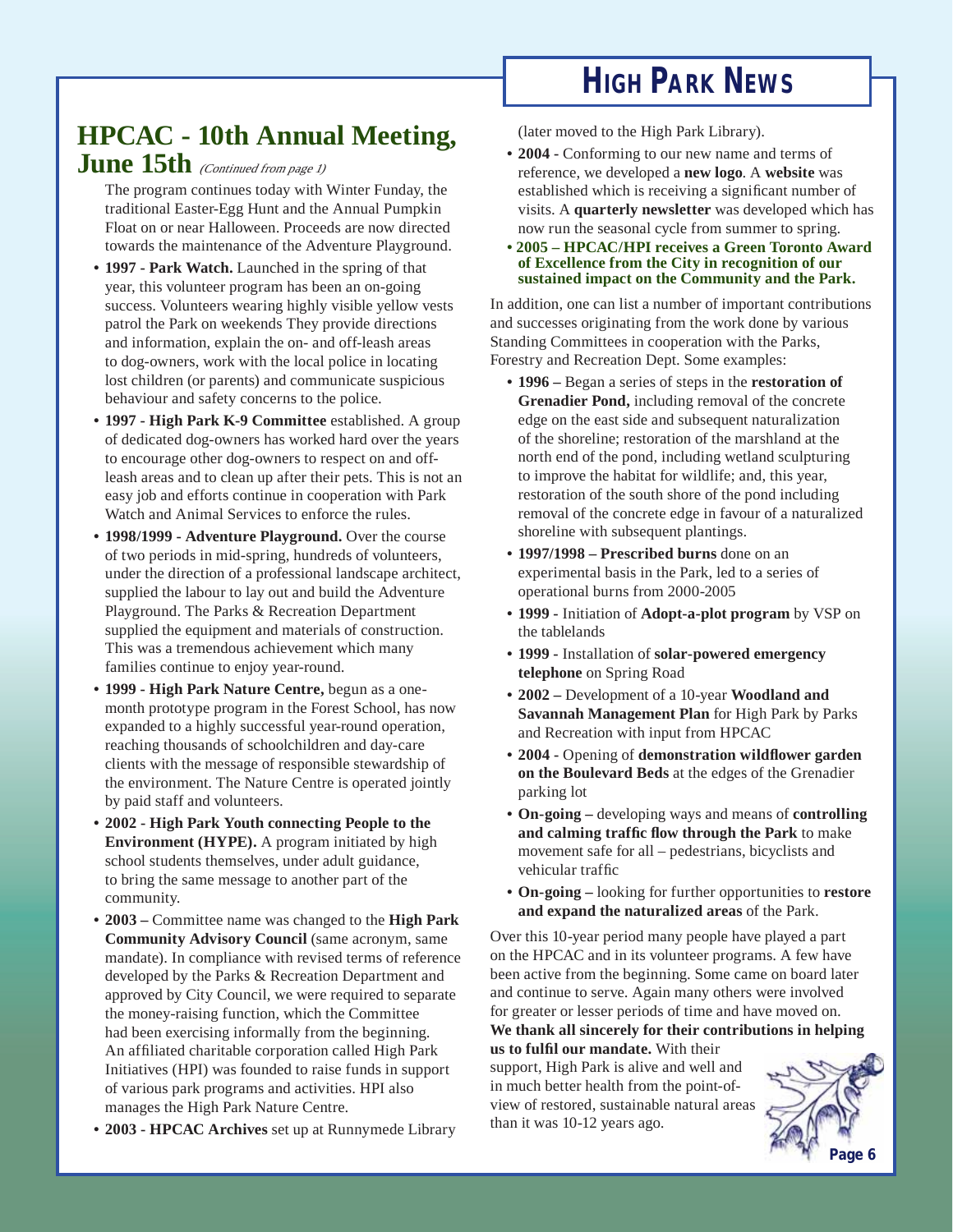### **HIGH PARK MAP**



**Page 7**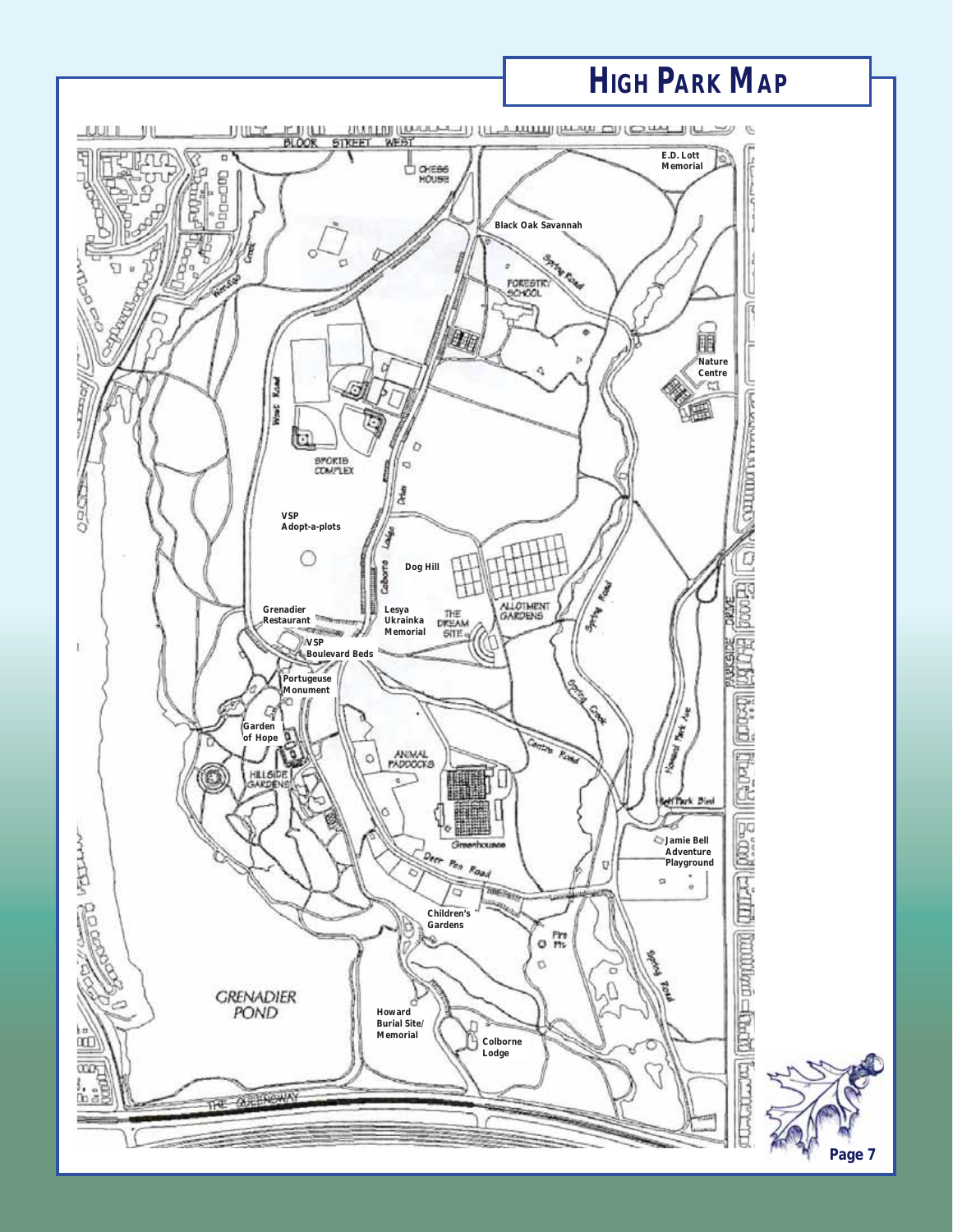## **HIGH PARK NEWS**

### **Oak Savannah Expansion Planting, June 12**

*By Cara Webster, Restoration Specialist, Urban Forestry Services*

The City of Toronto Urban Forestry Dept. manages High Park according to the guidelines set out in the High Park Oak Woodland & Savannah Management Plan.

The area just south-east of the Bloor Street entrance to High Park is dominated by Black oaks with an understory consisting primarily of non-native turf grasses and Canada goldenrod. The High Park restoration crew has initiated work to try to reverse past management practice of turf replacement in the area by connecting the tableland area to the high-quality vegetation on the south-facing slope beside Spring Road. This slope contains a variety of native savannah species including New Jersey tea, Upland willow, Big bluestem, Pennsylvania sedge, Pale-leaved sunflower, Sky-blue aster and Plantain-leaved pussytoes.

The restoration crew has planted native species in four different sites within the area since 2001, experimenting with different methods of planting, site preparation and species selection. Another section is **planned for** planting this spring on **June 12th** with the High Park Volunteer Stewardship Program.



Planting with VSP, spring 2002 Photo credit: VSP Archives

This site was partially planted with the VSP in spring 2002 and a fence was erected around the area to prevent trampling or vandalism. The area was also burned in spring 2004 to encourage the native plantings and to prepare the site for further planting. A mix of savannah shrubs, grasses and wildflowers will be planted, consisting only of the determined hardy native species. Future work on the site may include the addition of other species to diversify the site and prescribed burning to maintain the native plant community.



Prescribed Burn 2004 to prepare area for further planting Photo credit: City of Toronto

We will be looking for lots of volunteers to **come out and help plant.** Please check the VSP calendar and bring your own hand trowel if possible.

### **Monuments, Memorials and Artworks in High Park – Part I**

By Ron Allan

There are a number of monuments, memorials and sculptures in High Park. Some you may have passed and wondered about. Others you may not have noticed at all. Many are unidentified.

Why were these particular works of art placed in High Park? Are they appropriate to a public park?

#### **Howard Burial Site/Monument**

The Howard burial site/monument is located at the south end of the Park, near Colborne Lodge. When John and Jemima Howard deeded their 165 acre country estate, which they had called High Park, to the City of Toronto in 1873, one of the conditions of the deed was that they would be buried in the Park and that their graves maintained by the City in perpetuity. The City ultimately agreed to this condition and other terms of the contract, including a monetary consideration.

In 1875, the Howards designed and constructed their future tomb and monument near the Lodge, on an attractive site overlooking Grenadier Pond and the Lakeshore. It consists of a cairn or pile of stones to mark Jemima's Scottish background. The cairn is surmounted by a marble pediment at the top of which is a Maltese cross (John was a member

of a Masonic lodge and the Maltese cross was a Masonic symbol).

A modest gravestone was later placed in front of the monument.

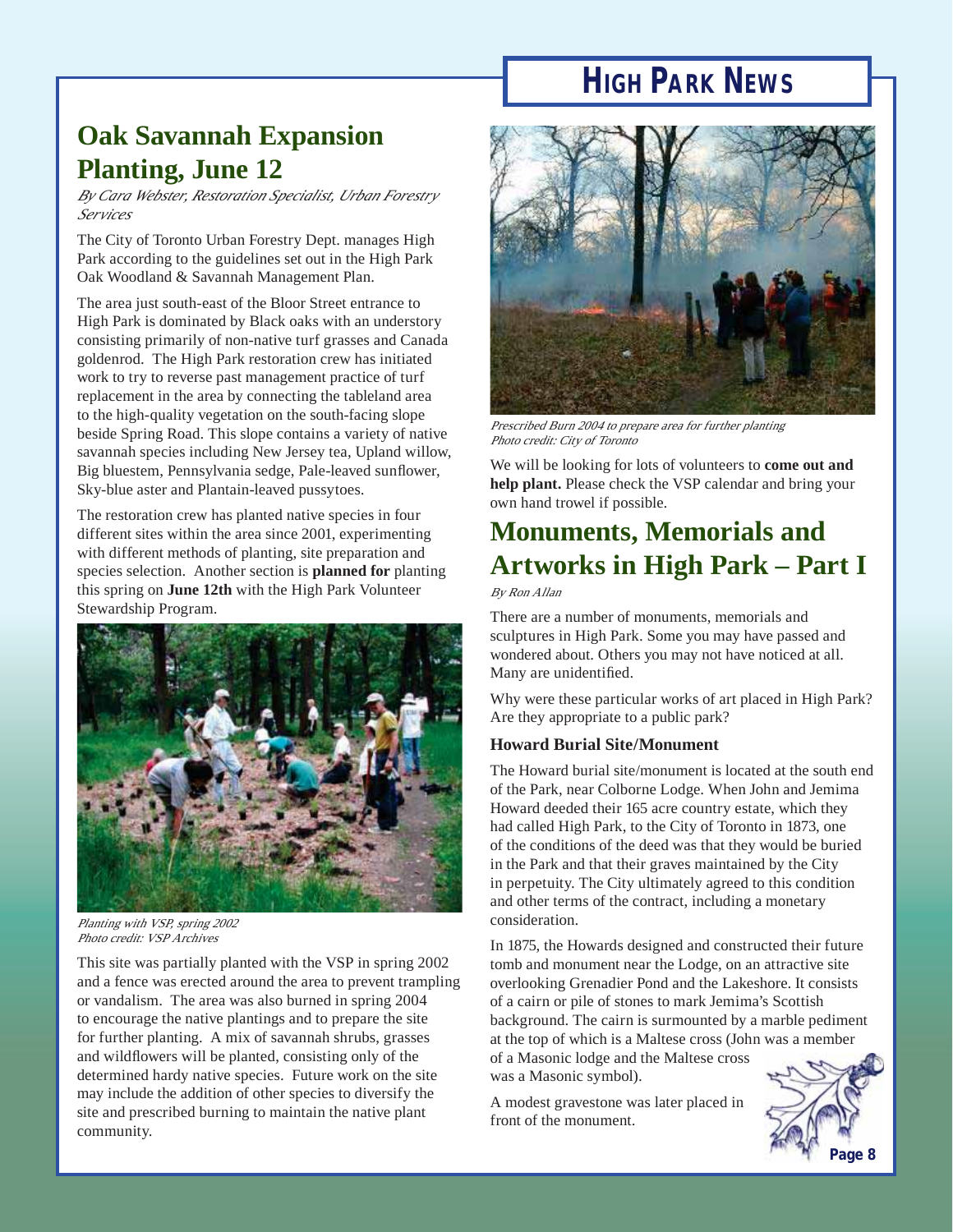

Howard Burial Site/Monument Photo credits: Lisa Kemp

At the same time, John heard that the original fence around St. Paul's Cathedral in London, England was being dismantled and was up for sale. He bought the fencing and had it shipped to Toronto. Unfortunately, the ship carrying the fencing ran aground in the St. Lawrence River and sank. Divers were able to recover part of the fencing and that is the piece that extends across the front of the enclosed burial plot.

Sadly, Jemima died of breast cancer in 1877, aged 75 years,

# **HIGH PARK NEWS**

and was buried first. When John died in 1890 at the age of 86, he was buried with her. The City has maintained the Howard burial site with care through the years.

There can be no debate about the appropriateness of this particular monument in High Park.

#### **Portuguese Monument**

The Portuguese Monument stands near the centre of the Park just south of the Grenadier Café and Teahouse. It was originally erected in a back area on the north side of the restaurant in 1978 to mark the 25th anniversary of the establishment of the Portuguese community in Toronto. When the monument was moved to its present, more visible location about eight years ago, the surrounding terrazzo patio was replaced.



Portuguese Monument Photo credit: Lisa Kemp

It consists of a terrazzo base with compass points surmounted by a granite plinth. The top part of the monument is a granite column on which sits a marble cross. Just below the cross, and beginning to weather somewhat, is a series of lines written by a 16th Century Portuguese poet, Luis Vaz de Camoes. The epic poem, in the original

language, celebrates the exploits of legendary Portuguese explorers and adventurers.